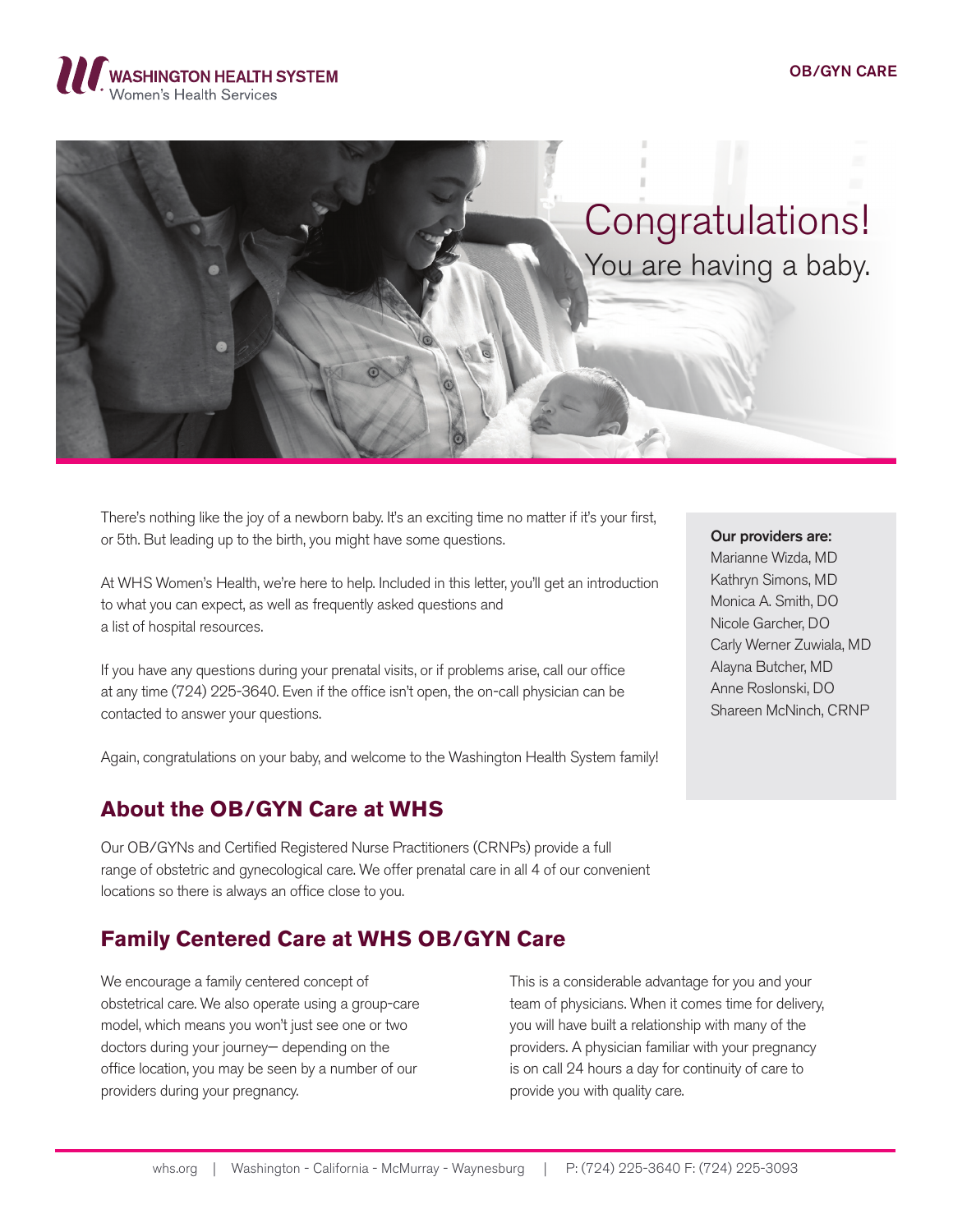

# **Washington Health System OB/GYN Care**

has a longstanding commitment to provide care to the women of Washington, Greene, and Allegheny counties and has been serving the tri-county area for more than 50 years. Our board-certified and board-eligible obstetrician/gynecologists (OB/GYNs) and our Certified Registered Nurse Practitioners (CRNPs) provide all aspects of obstetric and gynecological care. In addition, our OB/GYNs provide the comprehensive care of an academic medical center while providing personalized attention to each patient.

## OB/GYN Care Services

- Preventative Medicine
- Routine Gynecologic Exams
- Family Planning
- PMS
- Infertility
- Gynecologic Surgery
- Hormonal and Non-Hormonal Treatment of Menopause
- Immunizations
- Robotic Assisted Surgery
- Laparoscopic/Laser Surgery **Sterilization**
- Osteoporosis Diagnosis/Treatment
- Gynecologic Cancer Screening
- Medical and Surgical Management of Urinary Incontinence
- Bone Density Scanning
- Normal and High Risk Prenatal Care
- Sexual Dysfunction
- Endometriosis

## Four Convenient Locations

## Washington

104 Wellness Way, Building 2 Washington, PA 15301

#### **McMurray**

4198 Washington Road Waterdam Plaza McMurray, PA 15317

#### Waynesburg

343 East Roy Furman Highway Waynesburg, PA 15370

### **California**

300 Technology Drive Coal Center, PA 15423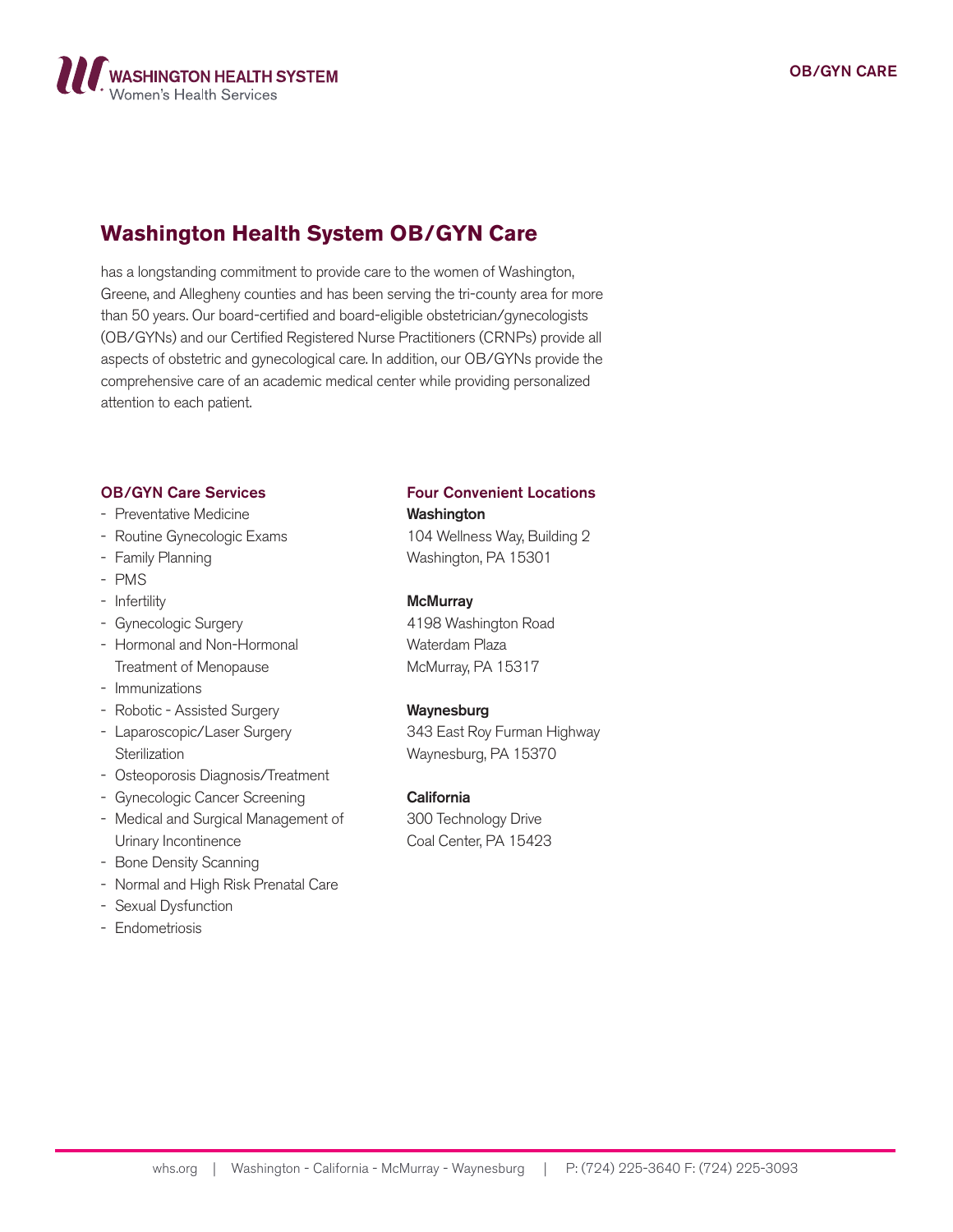

# **Washington Health System OB/GYN Care Team**



### Marianne Wizda, MD

Medical School: Temple University School of Medicine Residency: University of Pittsburgh, Magee-Womens Hospital Board Certified: Obstetrics and Gynecology Fellow of the American College of OB/GYN



### Kathryn Simons, MD

Medical School: Washington University School of Medicine Residency: University of Pittsburgh, Magee-Womens Hospital Board Certified: Obstetrics and Gynecology Fellow of the American College of OB/GYN



#### Monica A. Smith, DO

Medical School: WV School of Osteopathic Medicine Residency: WVU/CAMC in Charleston WV Board Certified: Obstetrics and Gynecology



### Nicole Garcher, DO

Medical School: Lake Erie College of Osteopathic Medicine Residency: Henry Ford Wyandotte Hospital OB/GYN Board Eligible



## Carly Werner Zuwiala, MD

Medical School: University of Pittsburgh School of Medicine Residency: University of Pittsburgh, Magee-Womens Hospital Board Certified: Obstetrics and Gynecology Fellow of the American College of OB/GYN



### Alayna Butcher, MD

Medical School: University of Illinois College of Medicine Residency: University of Pittsburgh, Magee-Womens Hospital Board Eligible



## Anne Roslonski, DO

Center/West Virginia University

Medical School: Edward Via Virginia College of Osteopathic Medicine Residency: Charleston Area Medical



## Shareen McNinch, CRNP

Education: Master of Science in Nursing from MCP Hahnemann University, Philadelphia, PA

Bachelor of Science in Nursing from Waynesburg College Certifications: Certified Registered Nurse Practitioner - OB/GYN, NCC Board Certified in Women's Health (National Certification Corporation)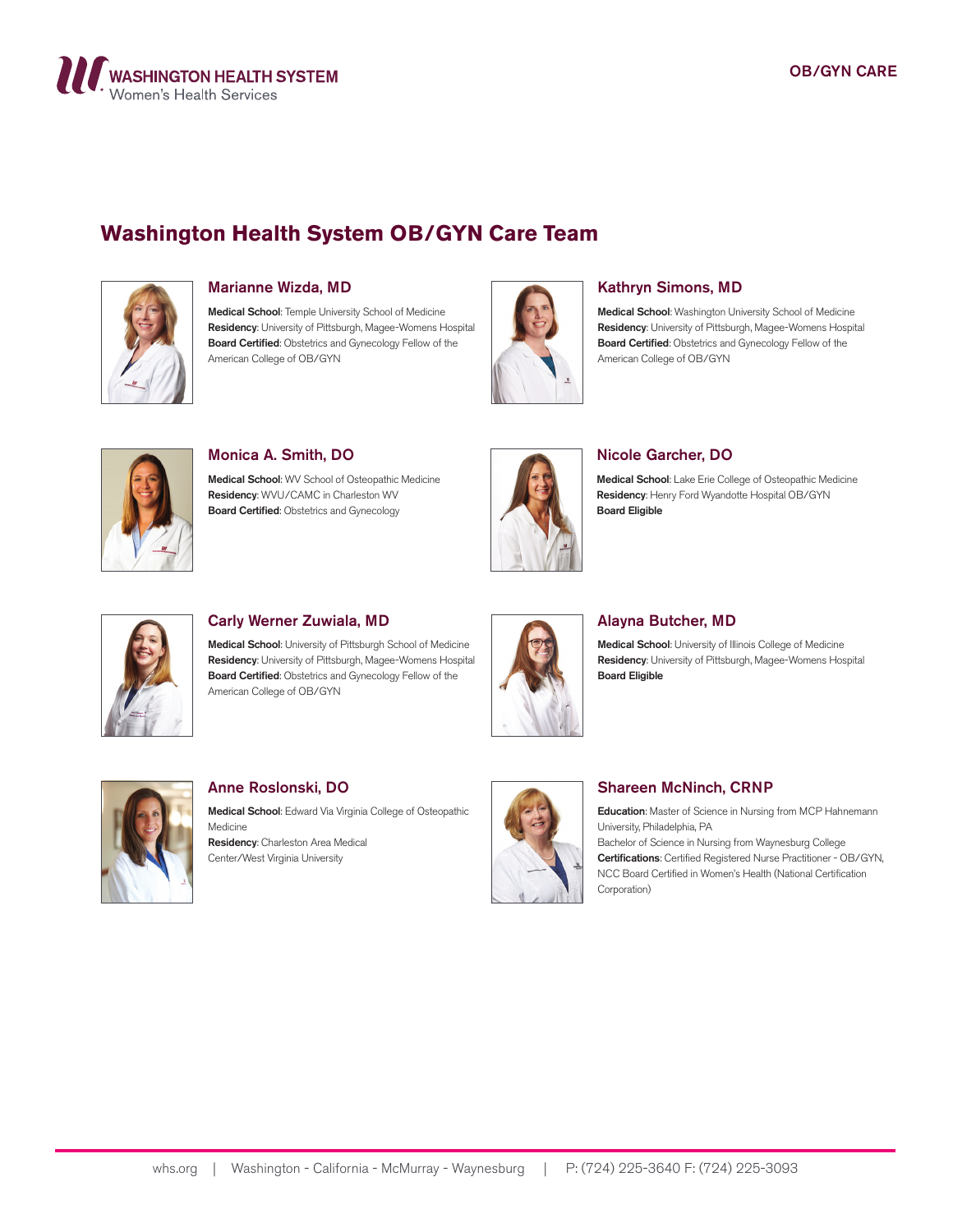

## **Over the counter medications**

Many patients have questions about which over the counter medications are safe during pregnancy. We consider the following medications or their equivalent, safe to take during pregnancy.

> **Tylenol** Tylenol Sinus Maalox Mylanta Sudafed Any stool softener

Benadryl Robitussin (plain not DM) Pepcid Tagamet HB TUMS

#### NO IBUPROFEN DURING PREGNANCY

Aspirin products may be prescribed to certain patients. Please do not take aspirin unless instructed by your provider.

If you are experiencing nausea or vomiting with pregnancy we recommend:

Pyrdoxine (Vitamin B6) 25 mg every 6 hours with Doxylamine 12.5 mg twice daily (1/2 of the over the counter Unisom)

If no relief with this combination, please contact the office at (724) 225-3640.

## **Laboratory Services**

Please use one of our Washington Health System labs. By using a WHS Lab it allows our office to obtain the results in a timely manner and helps avoid any delay. For a full list of lab draw sites and hours, see next page.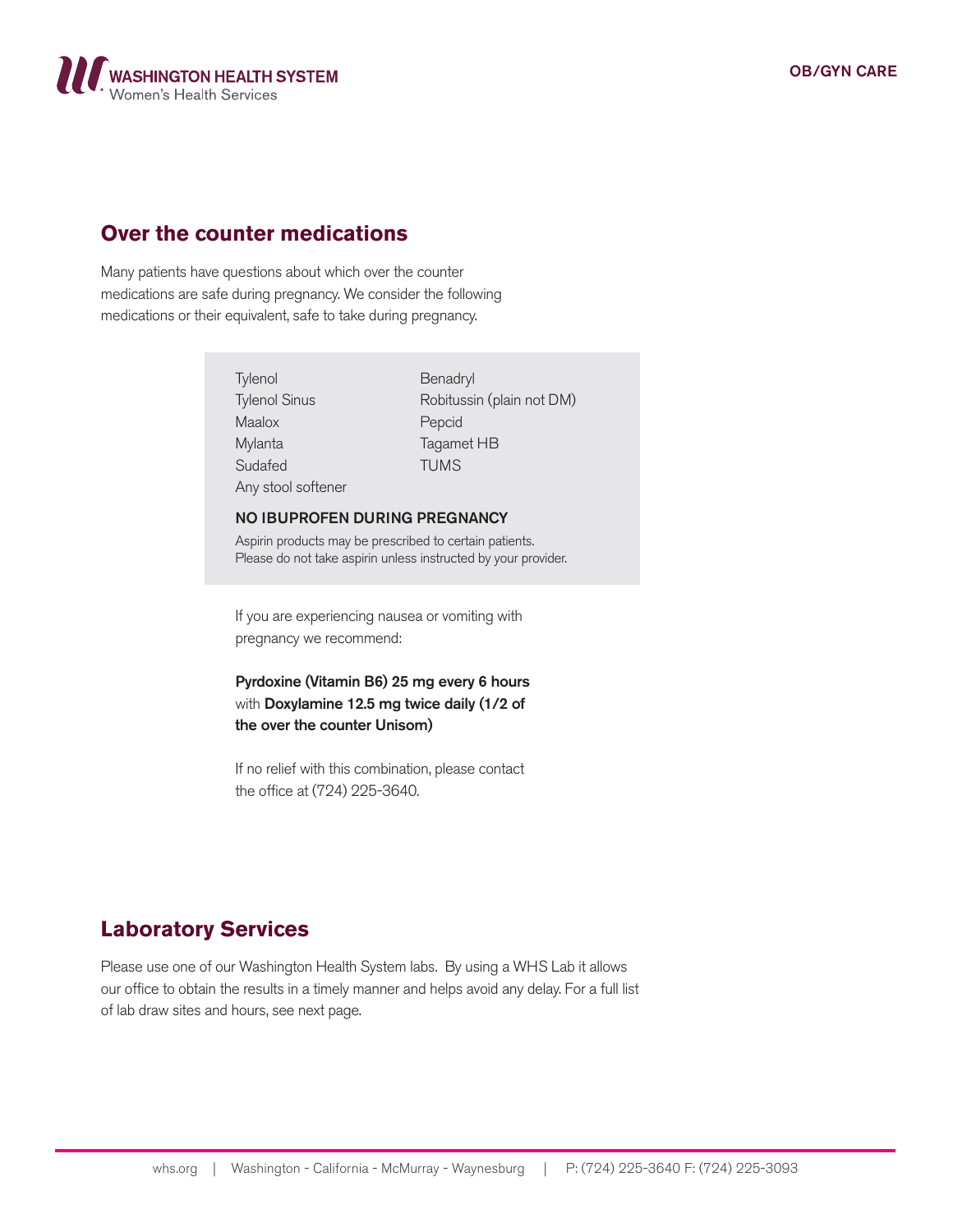

# **Please use one of the following Washington Health System Labs.**

By using a Washington Health System lab it allows our office to obtain the results in a timely manner and helps to avoid a possible delay in surgery dates.

## Neighbor Health Center

95 Leonard Avenue, Building 1 Washington, PA 15301 Monday – Friday 6:30 a.m. – 5:00 p.m. (724) 223-3720

## Outpatient Center – Greene County

343 East Roy Furman Highway, Waynesburg, PA 15370 Monday – Friday 8:00 a.m. – 4:00 p.m. (724) 852-7559

## Medical Plaza – Peters Township

4198 Washington Road, Waterdam Plaza McMurray, PA 15317 Monday-Friday 7:00 a.m. – 8:00 p.m. Saturday 7:00 a.m. – 3:00 p.m. (724) 942-6460

### Outpatient Center – California

*This location is by appointment only.* 300 Technology Drive, Coal Center, PA 15423 Monday – Friday 7:00 a.m. – 9:00 a.m. (724) 938-7466

### Outpatient Center – Cecil

3415 Millers Run Road Cecil, PA 15321 Monday – Friday 7:00 a.m. – 4:00 p.m. (724) 579-1420

## Claysville (Located inside Curtis Pharmacy)

305 Main Street, Claysville, PA 15323 Monday – Friday 8:00 a.m. – 4:00 p.m. (724) 663-5156

## Washington Hospital Lab

155 Wilson Avenue, Washington, PA 15301 Monday – Friday 6:30 a.m. – 5:00 p.m. Saturday 6:30 a.m. – 12:00 p.m. (724) 223-3120

## Outpatient Center – Meadows Landing

80 Meadows Landing, Suite 207 Washington, PA 15301 Monday – Friday 7:00 a.m. – 3:30 p.m. (724) 250-6204

## Outpatient Center – Canonsburg

100 South Central Avenue Canonsburg, PA 15317 Monday – Friday 7:00 a.m. – 1:00 p.m. (724) 745-3796

### WHS Greene

350 Bonar Avenue, Floor 2 Waynesburg, PA 15370 Monday – Friday 7:00 a.m. – 6:00 p.m. Saturday 7:00 a.m. – 12:00 p.m. (724) 627-2608

*Due to COVID, Lab hours and location availability may vary. Please call the phone number provided to confirm hours.*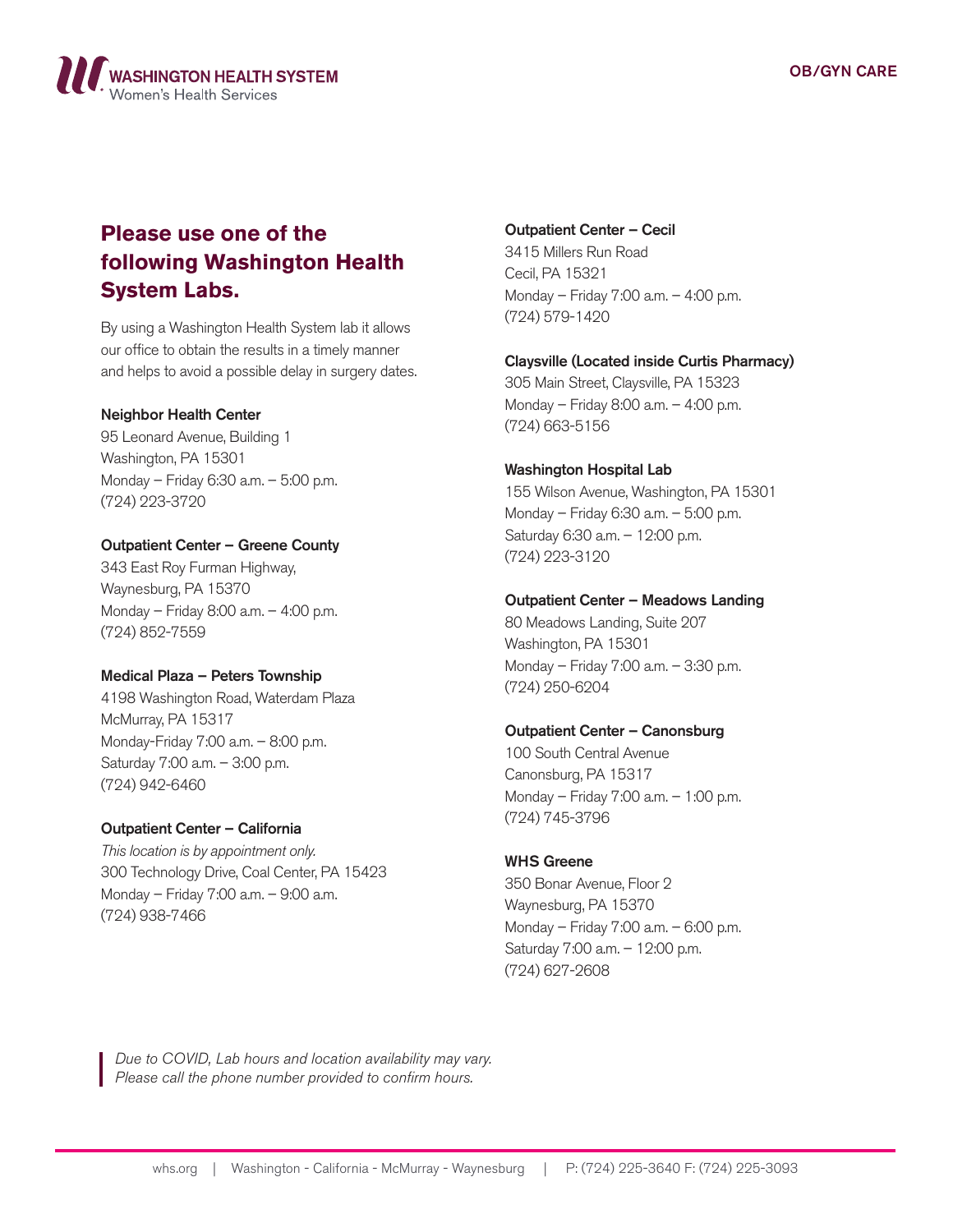

# **Photography and audio/video recording in obstetrics and newborn nursery**

The Washington Health System understands and supports the wishes of some families to record the experience of welcoming their new baby into the world. In order to balance such wishes with the paramount concerns for safety of mothers and infants, as well as to comply with federal privacy regulations, photography and audio/video recording are permitted on a limited basis in accordance with the following guidelines.

- Physicians, Hospital Staff, other patients and their infants, and visitors may not be photographed without their explicit permission
- Once an infant has been delivered and is stable, physicians may permit photography and audio/video recording in the Delivery Room or Operating Room
- Photography and audio/video recording is permitted within the mother's room after delivery
- No photography or audio/video recording is permitted during the actual delivery, including caesarean delivery.
- No photography or audio/video recording is permitted during emergency procedures, including infant resuscitation.

To ensure everyone's safety, security and privacy, the Hospital strictly enforces this policy. Failure to comply with the above guidelines will result in individuals being instructed to leave the hospital property.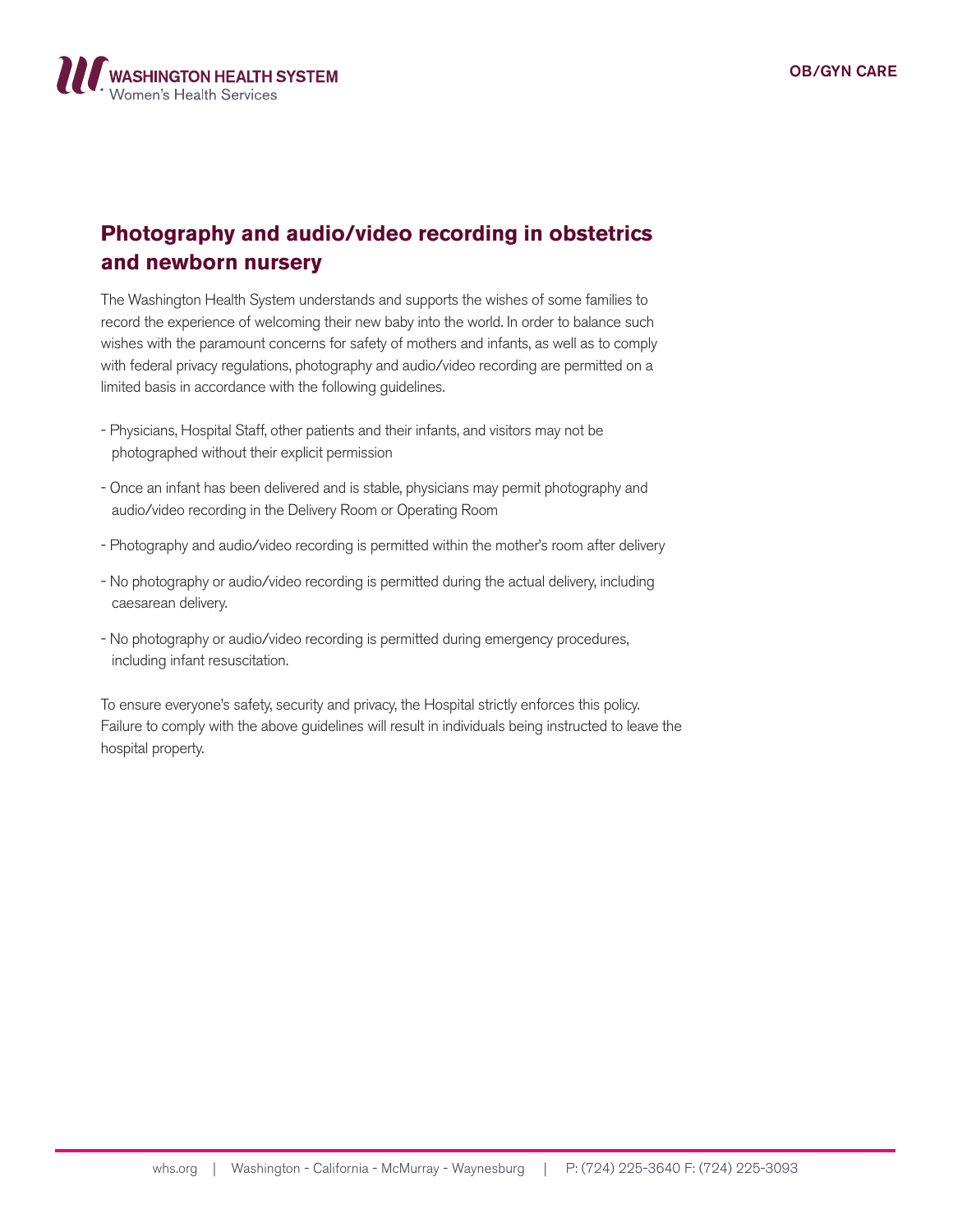

## **What is umbilical cord blood?**

Cord blood is the blood left in the umbilical cord after birth and is a rich source of stem cells, which have an amazing ability to grow into many different kinds of cells. Stem cells can grow into bone marrow cells, blood cells or brain cells which can be used to treat certain diseases of the blood and immune system. Diseases that can be treated with stem cell transplants include leukemia, Hodgkin's disease and some types of anemia. When healthy stem cells are transplanted into a child who is ill, those cells can grow new bone marrow cells to replace the one destroyed by the disease or its treatment. Stem cells from the child's own cord blood often cannot be used, because they may have led to the disease in the first place. Much research is being done to see if stem cells can be used to treat more problems. For now, the treatment is limited to diseases that affect blood cells.

## **What is cord blood banking?**

The umbilical cord is usually thrown away after birth; the blood inside the cord can be saved or banked for later use. Cord blood is collected from the umbilical cord vein attached to the placenta after the umbilical cord has been detached from the baby. Umbilical cord blood is the blood left over in the placenta and in the umbilical cord after the birth of the baby. There are several methods for collecting cord blood. Collected cord blood is cryopreserved and then stored in a cord blood bank for future transplantation. A cord blood bank may be private (i.e. the blood is stored for and the costs paid by donor families) or public (i.e. stored and made available for use by unrelated donors).

## For more information visit the following websites

parentsguidecordblood.org cordbloodbankingguide.com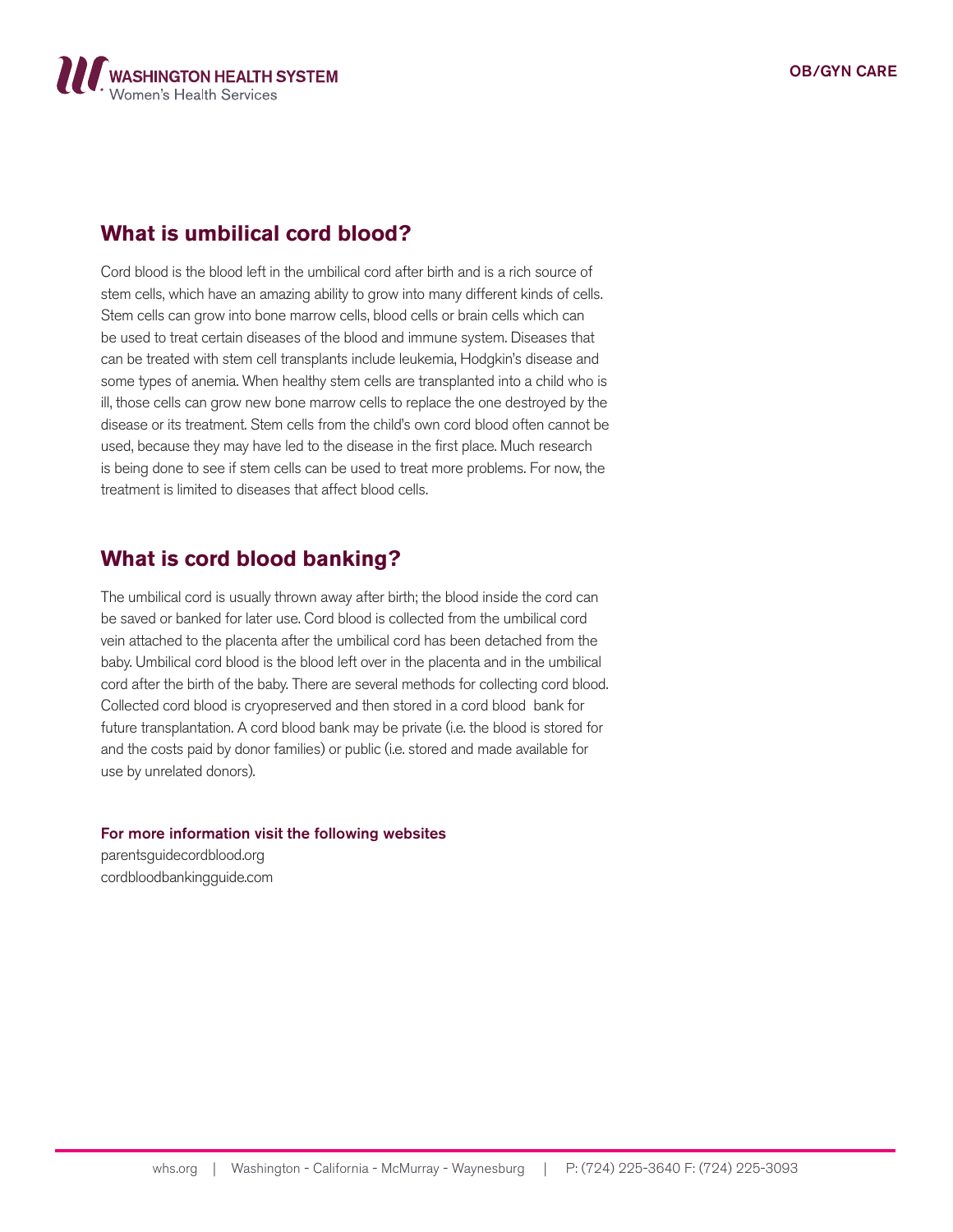

# **Carrier screening**

#### What is carrier screening?

Carrier screening is genetic testing for asymptomatic patients to determine whether or not that person carries a genetic mutation that is associated with particular diseases.

#### What diseases can be screened for?

The American College of Obstetrics and Gynecology (ACOG) recommends all pregnant patients be offered carrier screening for cystic fibrosis, spinal muscular atrophy and hemoglobinopathies. Based on family and personal history, additional carrier screens may be offered.

*Cystic fibrosis* (CF) is a disease that can affect the lungs, digestive tract and reproductive organs. CF manifests in affected individuals differently but most patients have both breathing and digestive problems. Intelligence is not affected. Most patients are diagnosed in childhood but some patients with mild symptoms are not diagnosed until later in life. People with CF tend to have shorter lifespans. Based on your ethnicity the chance of being a CF carrier is 1 in 24 if you are Ashkenazi Jewish, 1 in 25 if you are Caucasian, 1 in 46 if you are Hispanic, 1 in 65 if you are African American and 1 in 90 if you are Asian.

*Spinal muscular atrophy* (SMA) is a disease affecting the nervous system that controls voluntary muscle movement leaving muscles weakened and wasted (atrophied). There are a few different types of the disease with varying degrees of symptoms. In its most extreme form the muscle weakness can cause respiratory failure and death in early childhood. Based on your ethnicity the chance of being an SMA carrier is 1 in 35 if you are Caucasian, 1 in 41 if you are Ashkenazi Jewish, 1 in 53 if you are Asian, 1 in 66 if you are African American and 1 in 117 if you are Hispanic.

*Hemoglobinopathies* describes a group of blood disorders that result in varying levels of anemia and other conditions resulting from abnormally functioning red blood cells. These are identified through your complete blood count and a hemoglobin electrophoresis. *Sickle cell disease* is one example of a hemoglobinopathy that can result in anemia, pain crises and more serious episodes called acute chest syndrome. Approximately 1 in 12 African Americans carry the sickle cell trait. Other at risk populations for hemoglobinopathies include those of Mediterranean and Southeast Asian descent

#### What if I screen positive?

All of these diseases require both parents to be carriers for an offspring to be at risk. If the mother is found to test positive, the father will be offered screening and if both partners are positive, referral to a genetic counselor is recommended.

### Do I have to get screening?

No. Screening is optional and the decision is personal.